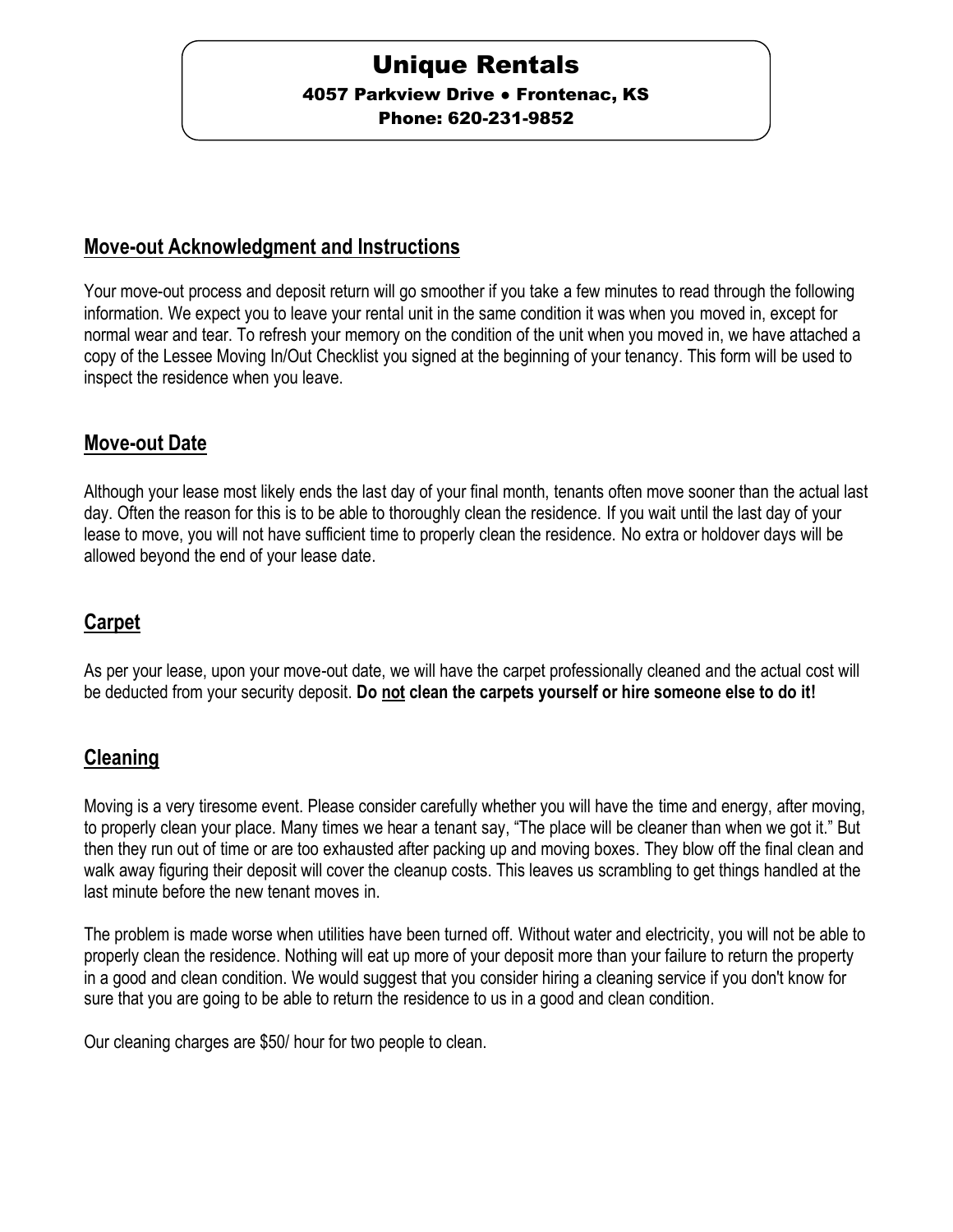## **Repairs**

Please take a moment to think about anything that may need attention at your residence that you have not previously reported to us. Do you have toilets that run? Do all the appliances work properly? Have you caused damage to the property that needs repair? If you think of anything, please let us know in writing so we won't be surprised by it after you move out.

**Walls, Painting, Picture Hanger Holes** – **DO NOT** spackle**.** Please **DO NOT** fill small holes in your walls with spackle. Just leave them there and we'll handle it. Please **DO NOT** repaint the walls.

## **Pets**

If there is or ever was a pet in your residence, we will have the residence treated for fleas, whether you think there are fleas present or not, and the actual cost will be deducted from your deposit. Please pick up all pet feces from the yard before you leave, otherwise you will be charged for the clean up of pet feces and the charges will be deducted from your deposit.

### **Trash and Debris**

You must take all of your trash and belongings with you. **DO NOT** leave your trash can full. **DO NOT** leave trash stacked at the curb. If you do, we will send a hauling company to remove it and you will be charged for the cleanup. There will be a minimum \$75 hauling charge to remove any trash or items that you leave behind. You must also clean out the trash container. It should be free of any debris, liquid, dirt, etc.

#### **Keys and Forwarding Address**

All keys and remotes must be returned to us during your walk out. You must provide us with a written forwarding address for future correspondence and return of your deposit.

#### **Deposit Return**

Your deposit will be returned to you within 14 days of the walk-out if the condition of the property is the same as the condition as when you moved in, according to the walk-in list. If there are damages or repairs to be made, or cleaning to be done, your deposit will be returned to you within 30 days of the walk-out.